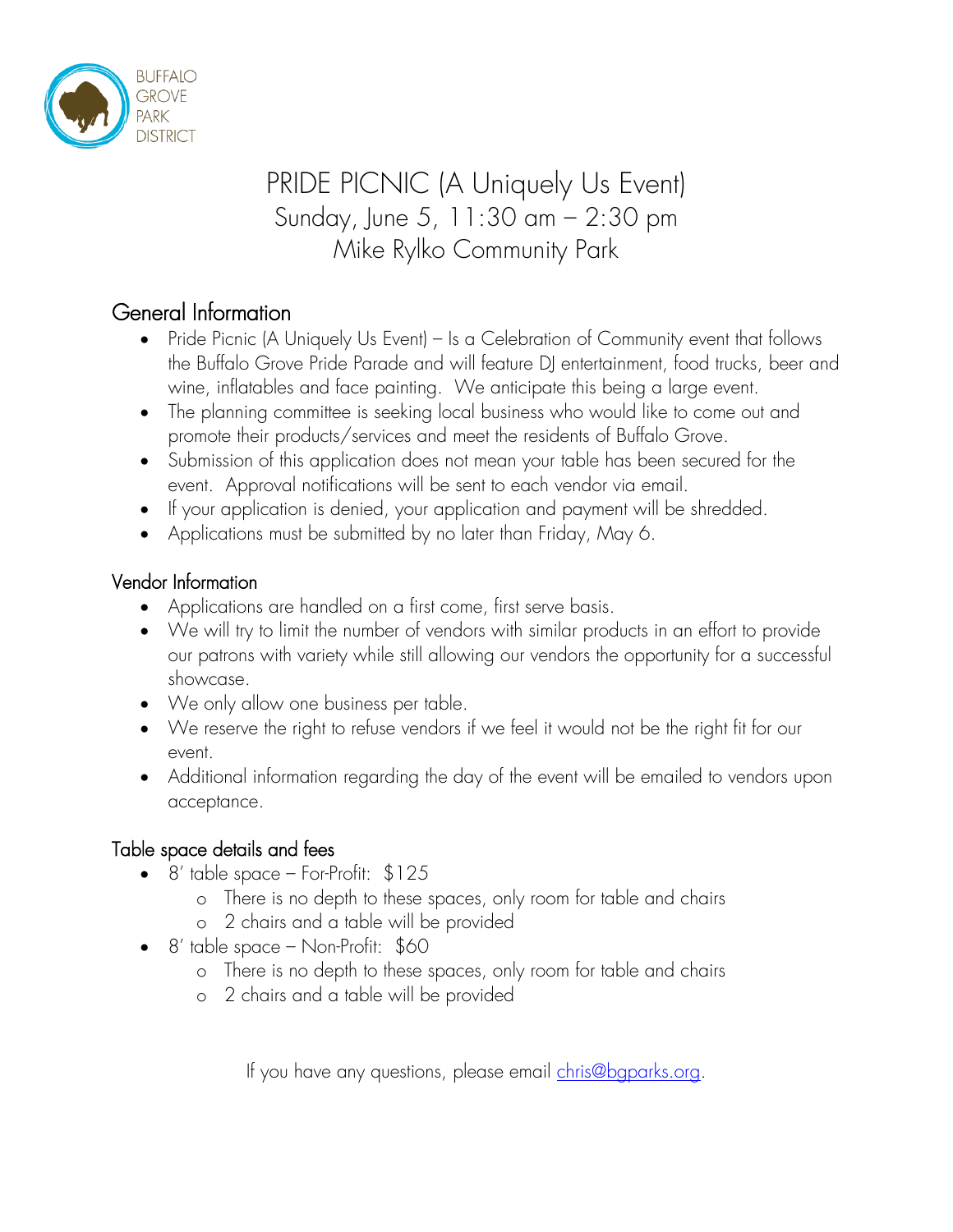

## PRIDE PICNIC (A Uniquely Us Event) Sunday, June 5, 11:30 am – 2:30 pm Mike Rylko Community Park

## Vendor Application

| Please describe the items you will be selling/promoting:                                                                                                                                                                                                             |                                    |
|----------------------------------------------------------------------------------------------------------------------------------------------------------------------------------------------------------------------------------------------------------------------|------------------------------------|
|                                                                                                                                                                                                                                                                      |                                    |
| Please provide the link (if any) to your website and business Facebook page:                                                                                                                                                                                         |                                    |
| Type of space needed (please check one of the following boxes):                                                                                                                                                                                                      |                                    |
| □ 8' Table Space For-Profit - \$125<br>□ 8' Table Space Non-Profit - \$60                                                                                                                                                                                            |                                    |
|                                                                                                                                                                                                                                                                      | Total fee: <u>________________</u> |
| Payment (credit card or check) and application must be completed and turned in with your<br>application. Make checks payable to: Buffalo Grove Park District.                                                                                                        |                                    |
|                                                                                                                                                                                                                                                                      |                                    |
|                                                                                                                                                                                                                                                                      |                                    |
| Applications can be mailed, dropped off, or faxed to:<br><b>Buffalo Grove Park District</b><br>Attn: Chris Eckert<br>530 Bernard Drive<br>Buffalo Grove, IL 60089<br>Fax: 847.459.5741<br>For security purposes, we cannot accept credit card information via email. |                                    |

Please sign the attached waiver.